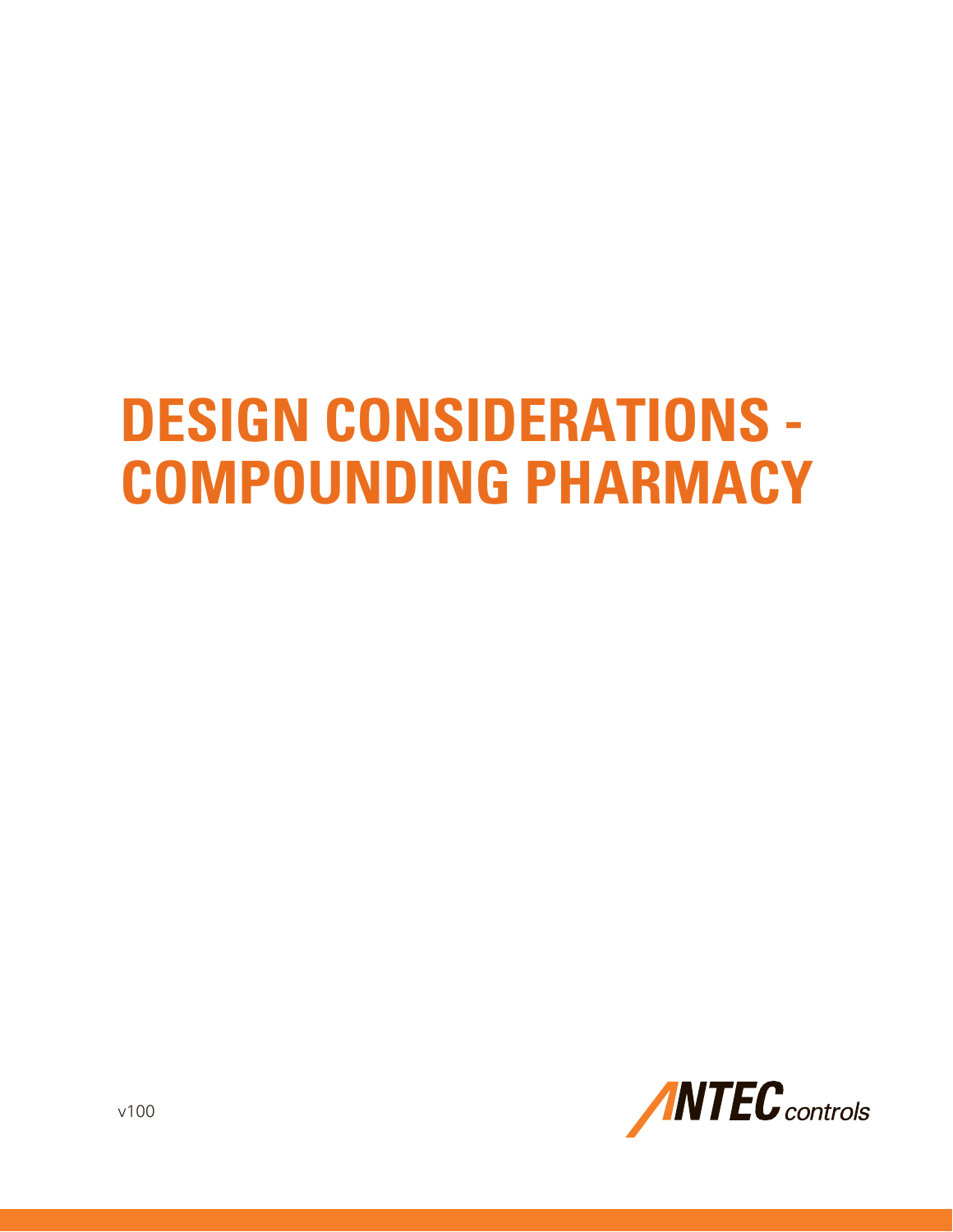

The following are considerations when designing a compounding pharmacy. The items listed below help scope out project requirements and provide guidance on designing based on the specific needs.

# What is the intended use of this pharmacy?

Compounding pharmacies are used to mix compounds that are not commercially available in the required doses. These compounds are known as compounding sterile preparations (CSPs) and fall into four categories:

- + Hazardous Drugs reference USP 800
- + Non-Hazardous Drugs
- + Sterile Drugs reference USP 797
- + Non-Sterile Drugs reference USP 795

Pharmacies have different space requirements for each drug type. Reference the appropriate standard listed above for the type of drug being mixed in the space.

#### Will an ante room be required?

The USP 800 standard requires that the pharmacy equipment, typically a biological safety cabinet, provides a clean space to perform compounding activities:

"Containment Primary Engineering Controls (C-PEC) must be located in a Containment – Secondary Engineering Control (C-SEC), which may either be an ISO Class 7 buffer room with an ISO Class 7 ante-room (preferred) or an unclassified containment segregated compounding area (C-SCA)."

This equipment needs to be housed in a space that is maintained at ISO Class 7 levels (refer to USP 797, Table 1 for details on ISO Classification). The equipment is known as the primary containment, the room itself is known as the secondary containment.

# What type of Primary Engineering Controls (C-PEC) are used?

Biological Safety Cabinets (BSC) are the most common form of C-PEC in a pharmacy. BSCs are split three classes:

- + Class I Provide protection for personnel only. They provide no protection for the agent being mixed nor the environment
- + Class II Provide protection for the agent being mixed, personnel and the environment. This class is split into 4 categories, A1, A2, B1 and B2. For more information on each type, reference the ASHRAE Applications Handbook, 2019, Chapter 16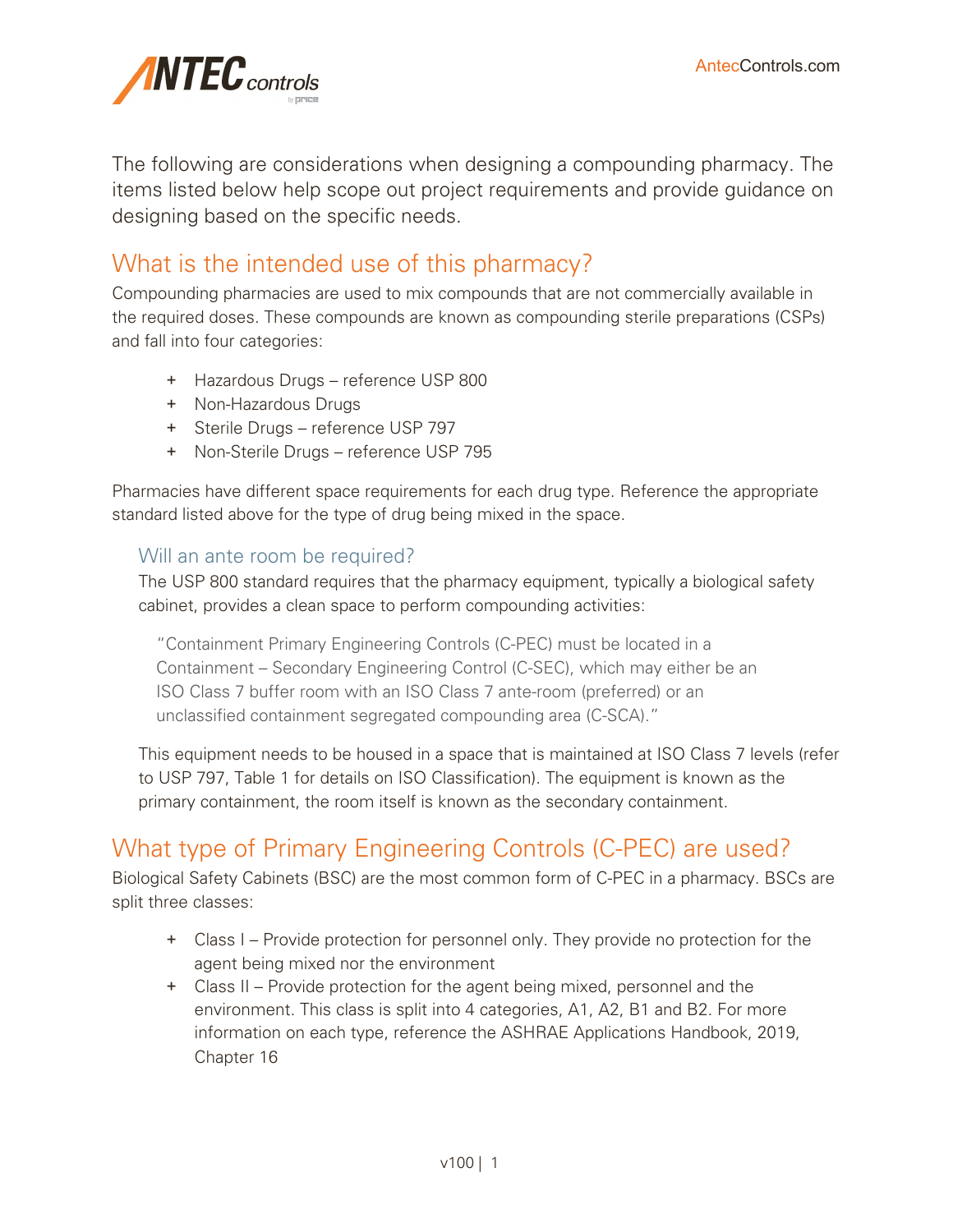

+ Class III – Create a physical barrier between the worker and the agent being mixed. These offer the highest form of containment and protect the agent being mixed, personnel and the environment

## How will the C-PEC exhaust flow be controlled?

C-PECs must be continuously operated in the compounding pharmacy. All three cabinet types are required to exhaust some proportion of their total airflow directly outside. Most C-PECs are constant volume devices and should be controlled with a constant volume valve. Some may require a decontamination sequence which will require an air valve capable of shutoff (0 CFM) or a separate bubble tight damper.

## What air valve technology will be used?

The preferred air valve technology in compounding pharmacies is dependent on the application.

## What air valve technology should be used for supply and general exhaust (secondary containment)?

High accuracy terminals paired with a standard speed actuator are the preferred method of room level airflow control. Compounding pharmacies are often designed with dedicated air handling and exhaust systems meaning that variation in pressure in the system will be minor. Standard speed actuation will ensure modulation for these changes does not introduce instability and provides a stable, accurate form of airflow control.

Venturi valves are also an acceptable solution for the supply and exhaust air in the pharmacy provided that a sufficient pressure drop is available.

Standard accuracy terminals are another potential solution in this application but should be applied with caution. Standard accuracy terminals can struggle to keep up with changes in duct static pressure which may result in a loss of room pressurization.

## What air valve technology should be used for primary containment exhaust (C-PEC)?

Venturi valves are the preferred method for control of the C-PEC exhaust as they will provide the most simple and cost-effective control for these cabinets. No controller is required to perform this function as constant volume venturi valves are mechanically set and the plunger responds instantaneously to changes in duct static pressure without the need for any additional controls.

## Will the installed valve need to be horizontal, vertical up or vertical down?

Venturi valves must be installed in their ordered configuration to ensure the valve is able to regulate airflow while accounting for the effect of gravity on the plunger. Both high accuracy and standard accuracy terminals can be mounted in any orientation.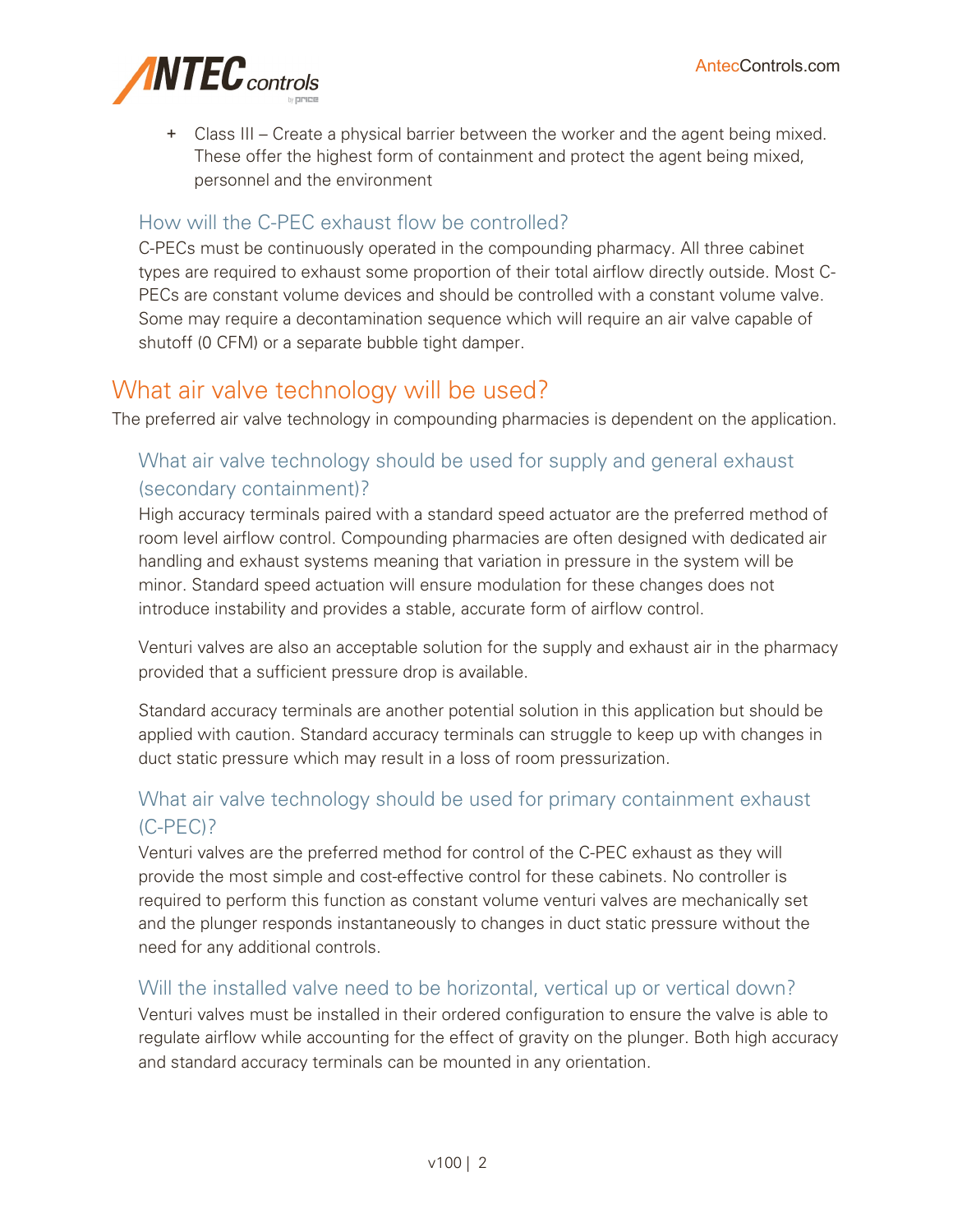

#### Is sound a concern?

High accuracy and standard accuracy terminals are generally quieter than venturi valves, but silencers can be used in conjunction with venturi valves if required.

## What room control strategy will be used?

Flow offset control is the preferred room control strategy in compounding pharmacies as it is the most stable solution. Compounding pharmacies are generally small spaces with high air change rates which creates an environment that is difficult to steadily pressurize. Flow offset control is employed by maintaining a constant volumetric offset between supply and exhaust flow in the space.

Pressure control, where the room is controlled to a constant pressure, is also an acceptable control strategy. This method should be employed with caution as it can be less stable and introduces the risk of overshoot or undershoot.

#### What is the required room setpoint?

USP 800 provides requirements for the room pressures that must be maintained:

For hazardous drugs mixing spaces the buffer room must be maintain between -0.01 and -0.03 in.w.c at all times.

The ante space must be maintained at least at +0.02 in.w.c. In spaces using a pressure control strategy, this is the room setpoint.

When using flow offset control, the setpoint will be the difference between the supply and exhaust flows; this value will vary depending on the size and leakage of the space. An offset setpoint between 10 – 20% of maximum flow is acceptable in most cases. If this setpoint does not provide the required room pressurization, the value can be balanced on site.

#### Is pressure monitoring required?

Refer to USP 797, which states:

"A pressure gauge or velocity meter shall be installed to monitor the pressure differential or airflow between the buffer area and the ante-area and between the ante-area and the general environment outside the compounding area"

This means pressure monitoring is required between each adjacent space in the compounding pharmacy.

## What is the minimum ventilation rate?

USP 800 requires that pharmacies mixing sterile preparations maintain a minimum of 30 air changes per hour (ACH) in the mixing space and the connected ante space. Non-sterile spaces are required to maintain a minimum of 12 ACH.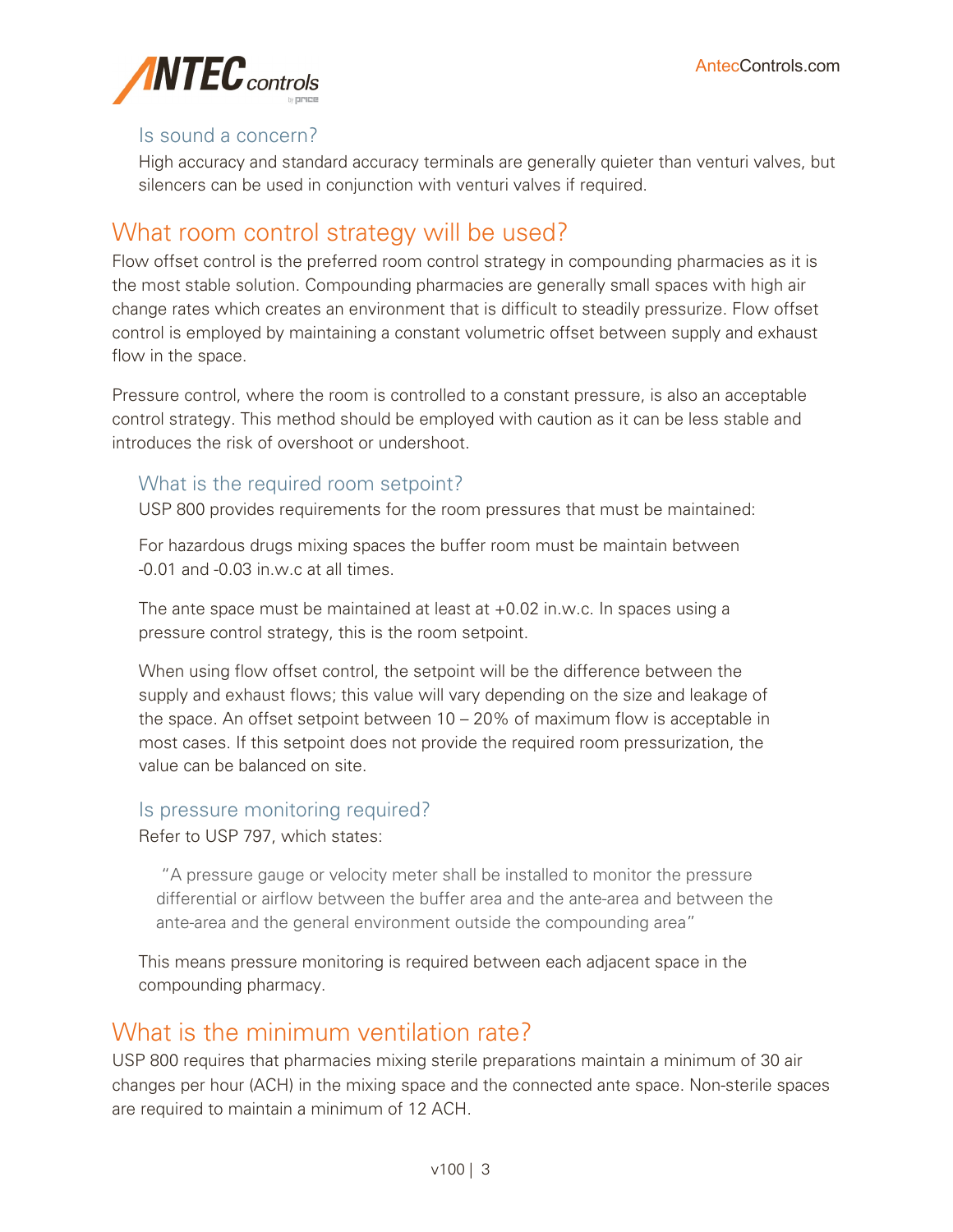

## Will there be auxiliary exhaust equipment?

Consideration should be made in each space for the equipment as well. Biological safety cabinets will require an exhaust airflow rate that may inflate the minimum ACH value.

## Will there be additional thermal demand?

In some spaces, thermal demand may exceed the minimum ventilation rate. It is imperative that the valve system is capable of handling the expected worst-case scenario, while also having a turndown ratio capable of reaching the minimum ventilation rate.

## Additional Design Considerations

Compounding pharmacies pose a unique design problem when compared to other healthcare environments. In particular, the Sterile Hazardous Drugs mixing space can be particularly difficult to design, install, balance and commission. The combination of the issues outlined below creates a highly sensitive space that will exacerbate any issue that has been previously addressed.

Individually these are minor design considerations, however taken together they require special design:

## High Air Change Rates

High air change rates on their own are generally not an issue. To achieve a higher airflow rate in the space the designer can simply supply more air. However, when supplying more air to a space, air valve accuracy must be considered. Venturi Valves and High Accuracy Terminals have an accuracy of +/-5%, across the board. When this value is applied to higher air volumes, the actual volume of air to be considered as a part of the error increases. This means that as the air volume increases, valve accuracy will become a larger and larger issue to consider.

#### Room Size

Hazardous Drug (HD) rooms are home to several different pieces of equipment, staff members and are fairly high traffic areas. These small areas mean that any small change to the mechanical system will have a large effect on room layout and design. Designers should always consider:

- + The installation of air valves, fan filter units and other equipment
- + Leakage areas are sealed up and removed from these spaces. This extremely tight construction space causes the differential volume of air required for pressurization to shrink.
	- This includes checking for door sweeps, sealing around diffusers and registers among other methods
	- For example, if a standard room requires an offset of 200 CFM to achieve -0.02 in.w.c. then a tightly sealed, smaller space may require 50 CFM to achieve the same set point. When you combine the 50 CFM requirement with the high air change rate in this space, the small required offset may mean that no air valve technology is accurate enough to control this space